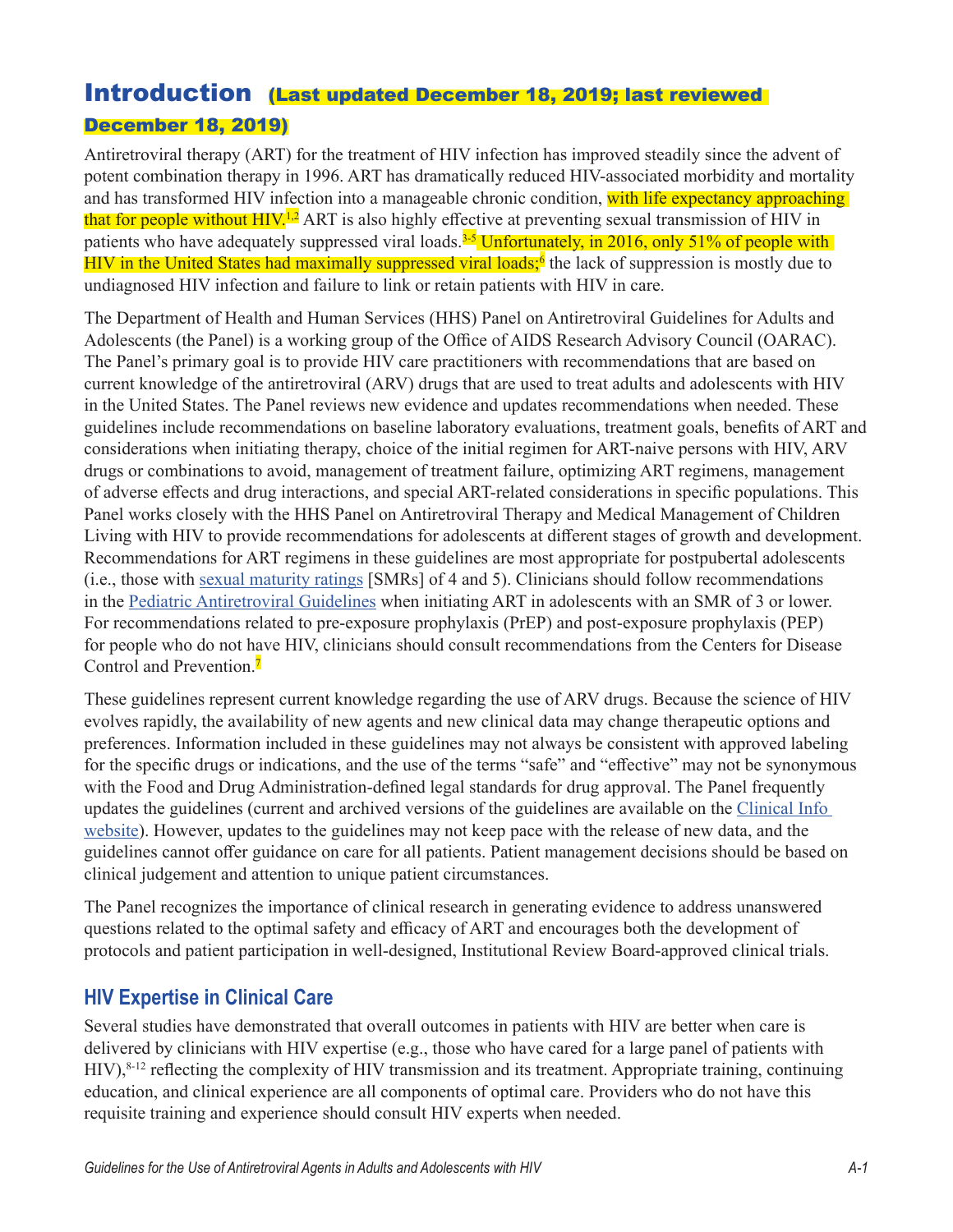# **Guidelines Development Process**

### **Table 1. Outline of the Guidelines Development Process**

| <b>Topic</b>                   | <b>Comment</b>                                                                                                                                                                                                                                                                                                                                                                                                                                                                                                                                                                                                                                                                                                                                                                                                                                                                                                                                                                  |  |  |  |
|--------------------------------|---------------------------------------------------------------------------------------------------------------------------------------------------------------------------------------------------------------------------------------------------------------------------------------------------------------------------------------------------------------------------------------------------------------------------------------------------------------------------------------------------------------------------------------------------------------------------------------------------------------------------------------------------------------------------------------------------------------------------------------------------------------------------------------------------------------------------------------------------------------------------------------------------------------------------------------------------------------------------------|--|--|--|
| Goal of the guidelines         | Provide guidance to HIV care practitioners on the optimal use of antiretroviral (ARV) agents for<br>the treatment of HIV in adults and adolescents in the United States.                                                                                                                                                                                                                                                                                                                                                                                                                                                                                                                                                                                                                                                                                                                                                                                                        |  |  |  |
| <b>Panel members</b>           | The Panel is composed of approximately 50 voting members who have expertise in HIV<br>care and research and includes at least one representative from each of the following U.S.<br>Department of Health and Human Services (HHS) agencies: Centers for Disease Control<br>and Prevention (CDC), Food and Drug Administration (FDA), Health Resources and Services<br>Administration (HRSA), and National Institutes of Health (NIH). Approximately two-thirds of<br>the Panel members are nongovernmental scientific members. The Panel also includes four<br>to five community members with knowledge of HIV treatment and care. The U.S. government<br>representatives are appointed by their respective agencies; other Panel members are selected<br>after an open call for nominations. Each member serves on the Panel for a 4-year term with an<br>option for reappointment for an additional term. See the <b>Panel Roster</b> for a list of current Panel<br>members. |  |  |  |
| <b>Financial disclosure</b>    | All members of the Panel submit a written financial disclosure annually, reporting any<br>association with manufacturers of ARV drugs or diagnostics used to manage HIV infection. The<br>latest version of the Financial Disclosure list is available on the AIDSinfo website.                                                                                                                                                                                                                                                                                                                                                                                                                                                                                                                                                                                                                                                                                                 |  |  |  |
| <b>Users of the guidelines</b> | HIV treatment providers                                                                                                                                                                                                                                                                                                                                                                                                                                                                                                                                                                                                                                                                                                                                                                                                                                                                                                                                                         |  |  |  |
| <b>Developer</b>               | Panel on Antiretroviral Guidelines for Adults and Adolescents-a working group of the Office of<br>AIDS Research Advisory Council (OARAC)                                                                                                                                                                                                                                                                                                                                                                                                                                                                                                                                                                                                                                                                                                                                                                                                                                        |  |  |  |
| <b>Funding source</b>          | Office of AIDS Research, NIH                                                                                                                                                                                                                                                                                                                                                                                                                                                                                                                                                                                                                                                                                                                                                                                                                                                                                                                                                    |  |  |  |
| <b>Evidence collection</b>     | The recommendations in the guidelines are based on studies published in peer reviewed<br>journals or data available in FDA drug labels. On some occasions, particularly when new<br>information may affect patient safety, unpublished data presented at major conferences or<br>prepared by the FDA and/or manufacturers as warnings to the public may be used as evidence<br>to revise the guidelines.                                                                                                                                                                                                                                                                                                                                                                                                                                                                                                                                                                        |  |  |  |
| <b>Recommendation grading</b>  | As described in Table 2                                                                                                                                                                                                                                                                                                                                                                                                                                                                                                                                                                                                                                                                                                                                                                                                                                                                                                                                                         |  |  |  |
| Method of synthesizing data    | Each section of the guidelines is assigned to a working group of Panel members with<br>expertise in the section's area of interest. The working groups synthesize available data and<br>propose recommendations to the Panel. The Panel discusses all proposals during monthly<br>teleconferences. Recommendations endorsed by the Panel are included in the guidelines.                                                                                                                                                                                                                                                                                                                                                                                                                                                                                                                                                                                                        |  |  |  |
| Other guidelines               | These guidelines focus on antiretroviral therapy (ART) for adults and adolescents with HIV. For<br>a more detailed discussion on the use of ART in children and prepubertal adolescents (those<br>with sexual maturity ratings of 1 to 3), clinicians should refer to the Pediatric Antiretroviral<br>Guidelines.<br>These guidelines also include a brief discussion on the management of women of reproductive<br>age and pregnant women. For more details on the use of ARV drugs during pregnancy, see the<br><b>Perinatal Guidelines.</b>                                                                                                                                                                                                                                                                                                                                                                                                                                  |  |  |  |
| Update plan                    | The Panel meets monthly by teleconference to review data that may warrant modification<br>of the guidelines. Updates may be prompted by new drug approvals (or new indications,<br>dosing formulations, or frequency of dosing), new safety or efficacy data, or other information<br>relating to ARV drugs that may have an impact on the clinical care of persons with HIV. In<br>the event of new data of clinical importance, the Panel may post an interim announcement<br>with recommendations on the AIDSinfo website until the guidelines can be updated with the<br>appropriate changes. Updated guidelines are available on the Clinical Info website.                                                                                                                                                                                                                                                                                                                |  |  |  |
| <b>Public comments</b>         | A 2-week public comment period follows the release of the updated guidelines on the Clinical<br>Info website. The Panel reviews comments to determine whether additional revisions to the<br>guidelines are indicated. The public may also submit comments to the Panel at any time at<br>contact-hivinfo@nih.gov.                                                                                                                                                                                                                                                                                                                                                                                                                                                                                                                                                                                                                                                              |  |  |  |